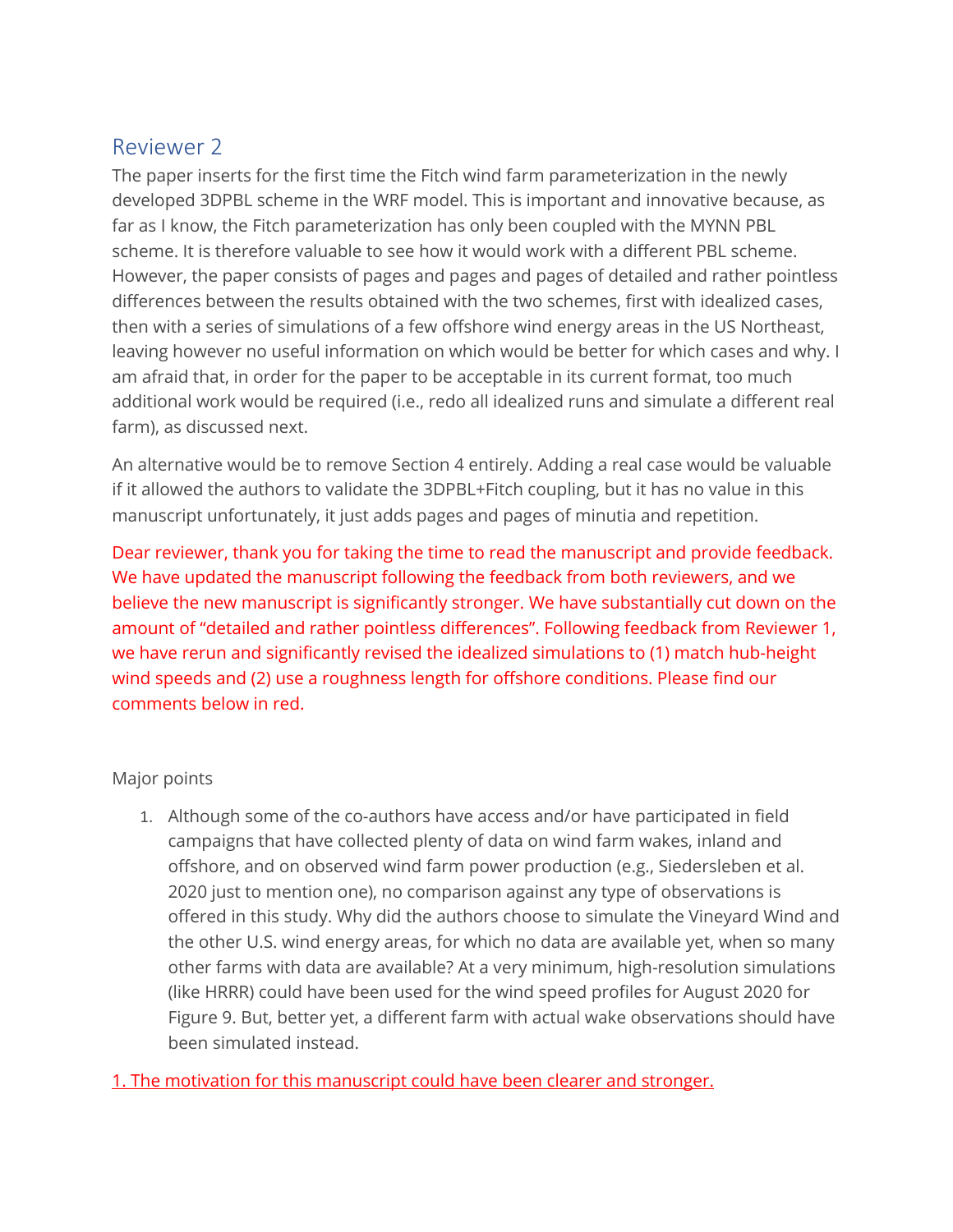Both reviewers noted that this manuscript was not engaging, so we have updated the introduction to more clearly highlight the important and time-sensitive problem that our research addresses (L25-49). Our primary motivation for conducting this analysis is as follows: offshore wind resource assessments are necessary for the rapidly developing offshore wind industry, but these resource assessments suffer from a lack of quality observations across most of the U.S. Thus, the offshore research agenda within the U.S. has explicitly solicited researchers to improve uncertainty quantification for offshore wind resource assessments. This call has come from academia (e.g., Archer et al. (2014), "Meteorology for Coastal/Offshore Wind Energy in the United States Recommendations and Research Needs for the Next 10 Years", which states that Research Need #2 is Uncertainty Quantification, especially in the form of ensemble simulations, which is what our research enables) as well as U.S. federal scientific agencies (e.g., Shaw et al. (2019) "Workshop of research needs for offshore wind resource characterization", in which the need for uncertainty quantification is stressed time and time again). Our research directly addresses the need to improve uncertainty quantification of offshore wind resource.

# 2. Our article improves the capability for uncertainty quantification, which is distinct from model validation, but also crucial to ensure reliable numerical models.

As addressed above, there is an established need to quantify uncertainty in numerical models of wind resource, especially for regions that lack high quality observations. The National Research Council of the National Academies put out a book that describes the importance of (and distinctions between) uncertainty quantification and validation, "Assessing the Reliability of Complex Models: Mathematical and Statistical Foundations of Verification, Validation, and Uncertainty Quantification". They state that validation answers the question of "How accurately does the model represent reality for the quantities of interest?" and uncertainty quantification addresses "How do the various sources of error and uncertainty feed into the uncertainty in the model-based predictions of the quantities of interest?". These are interrelated but distinct and co-equal parts of the verification, validation, and uncertainty quantification (VVUQ) process. The book states that "the first UQ task is to quantify uncertainties in model inputs", and we do precisely this by developing new WRF code that allows users to vary the PBL scheme in a wind farm simulation. In our paper, we demonstrate that indeed there is a great deal of wind resource uncertainty that is associated with the choice in PBL scheme. Perhaps our most simple and most important finding is that "the 3DPBL generates 4.7%-7.8% less power than MYNN in August 2020". This finding could have serious implications for the financial viability of the offshore wind industry, and we demonstrate this finding without employing observations.

We concede, as the book notes, that "VVUQ tasks are interrelated". However, our work (1) enhances the ability of researchers to conduct VVUQ studies for wind farm simulations in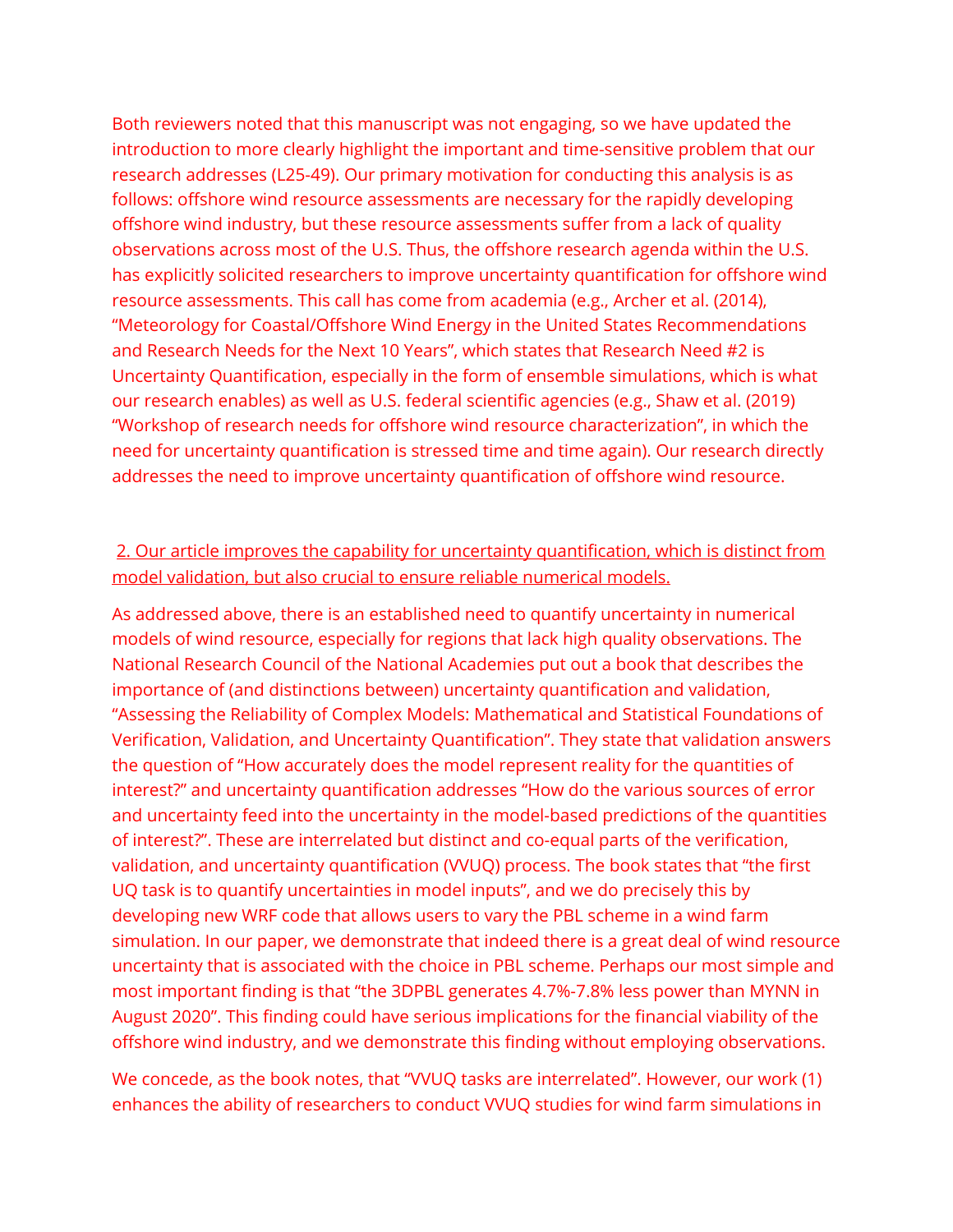the future and (2) demonstrates for the first time that, indeed, future VVUQ studies should vary the PBL scheme. Both reviewers note that our paper already feels too long, and as such, it would not be possible to additionally conduct a thorough validation study that meets the best practices delineated in the book, such as

- "Principle: Validation assessments must take into account the uncertainties and errors in physical observations (measured data)."
- "Best practice: If possible, use a broad range of physical observation sources so that the accuracy of a model can be checked under different conditions and at multiple levels of integration."
- "Principle: Validation and prediction often involve specifying or calibrating model parameters."
- "Principle: The uncertainty in the prediction of a physical [quantity of interest] must be aggregated from uncertainties and errors introduced by many sources, including discrepancies in the mathematical model, numerical and code errors in the computational model, and uncertainties in model inputs and parameters."

We believe that a future article that carries out such a validation study and meets these principles would indeed be valuable, especially when conducted in conjunction with observations from upcoming field campaigns that include focused efforts to characterize mesoscale wake effects (e.g. AWAKEN/ARISE).

3. Now that our idealized simulations do not share large-scale forcing, it is increasingly important that we simulate a real case study with both MYNN and the 3DPBL that share large-scale forcing.

As discussed in greater detail below, following feedback from Reviewer 1 we have re-run all the idealized simulations so that their NWF hub-height wind speeds match. This necessitated tuning the large-scale forcing for each simulation. As such, the idealized simulations and real simulations highlight two distinct effects now. The idealized simulations explore the question of "How does the unique momentum recovery parameterization of each PBL scheme affect wakes", and (as we discuss in greater detail in the manuscript) the real simulations ask "How do differing predictions of hub-height wind speed affect wakes?". Thus, the real simulations that we have run take on even greater importance now.

4. The scope of our article is consistent with the scope of other published WFP sensitivity studies, some of which have been published in *Wind Energy Science*.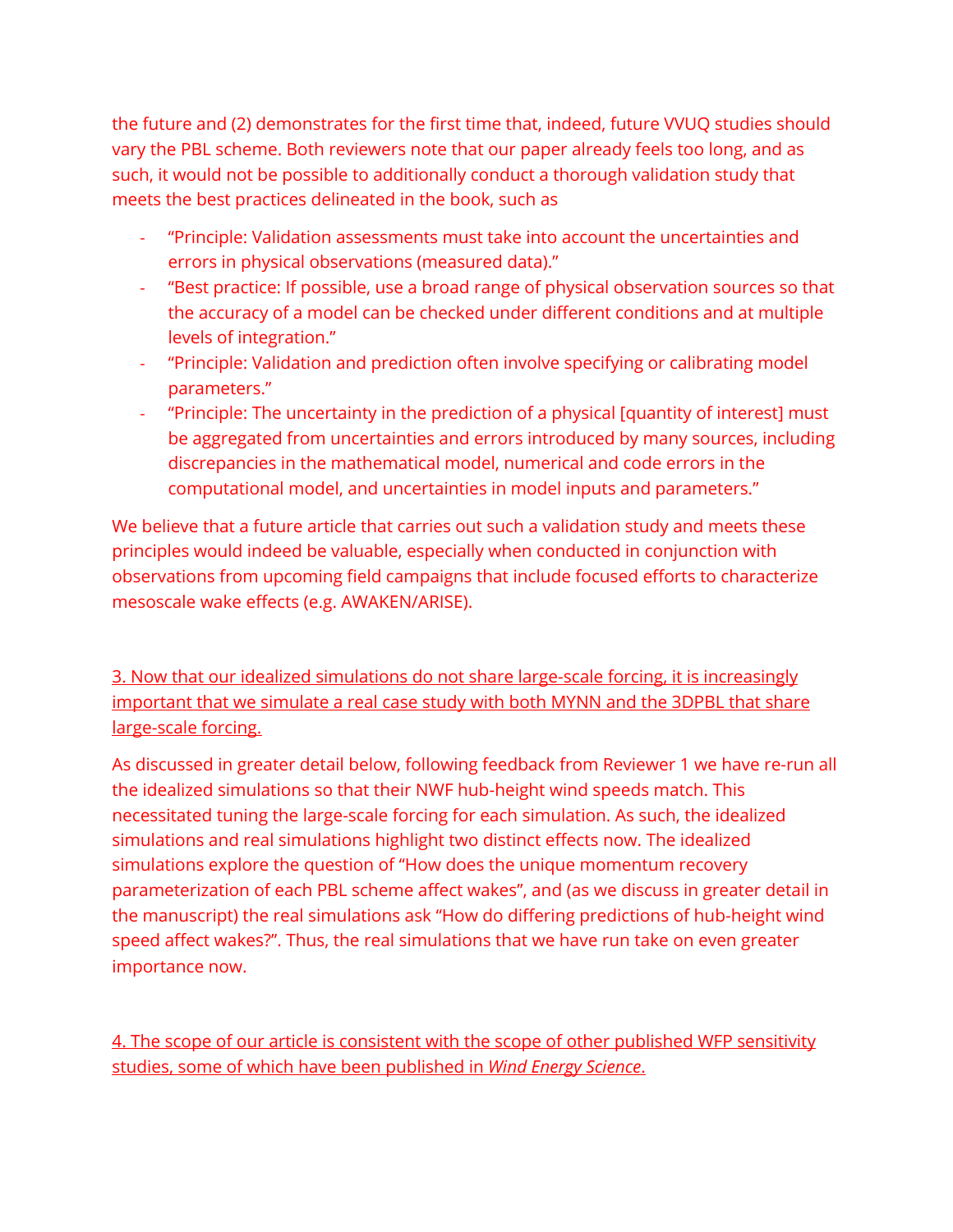- Bodini et al. (2021) published a WRF wind resource assessment study in *WES* (no WFP, but ultimately addressing the same fundamental question of uncertainty associated with a PBL) in the offshore US that did not compare to observations. This paper employed a 16-member WRF ensemble that was generated using in-built WRF capabilities.
- Pryor et al. (2021) published a WRF WFP sensitivity in onshore US in *JAMC* that did not compare to observations.

Thus, our methodology is consistent with other academic publications that address the same fundamental question we investigate.

## 5. Itemized response to the concerns raised here

#### Thus, in summary:

- " Why did the authors choose to simulate the Vineyard Wind and the other U.S. wind energy areas, for which no data are available yet, when so many other farms with data are available? ": We conduct an uncertainty quantification study in this paper. Our work (1) enhances the ability of researchers to conduct VVUQ studies for wind farm simulations in the future and (2) demonstrates for the first time that, indeed, future VVUQ studies should vary the PBL scheme. We believe future validation studies will be important and complement the uncertainty quantification analysis undertaken here.
- 2. The authors state that TKE advection is turned on (see l. 243), but it does not seem to be true. Figure 6 shows without doubt that all the added TKE is confined within the boundaries of the wind farm and above it, but not advected downwind at all. With the MYNN scheme in particular (top two rows), one can even see the individual positions of the turbines, one every other grid cell, with the added TKE at their grid cells and above, but none in the next adjacent cells downwind. This proves that no advection is actually operating. The authors need to double check that bl\_mynn\_tkeadvect is indeed set to true in the inner domain. Since TKE advection appears to be wrongfully turned off in all the simulations, all the conclusions of the paper are potentially invalid.

We thank you for your attention to detail regarding our methodology. We have verified that bl\_mynn\_tkeadvect was indeed turned on and functional:

• Looking at the idealized, neutral 100TKE namelist for example (https://github.com/rybchuk/wfp-3dpbl-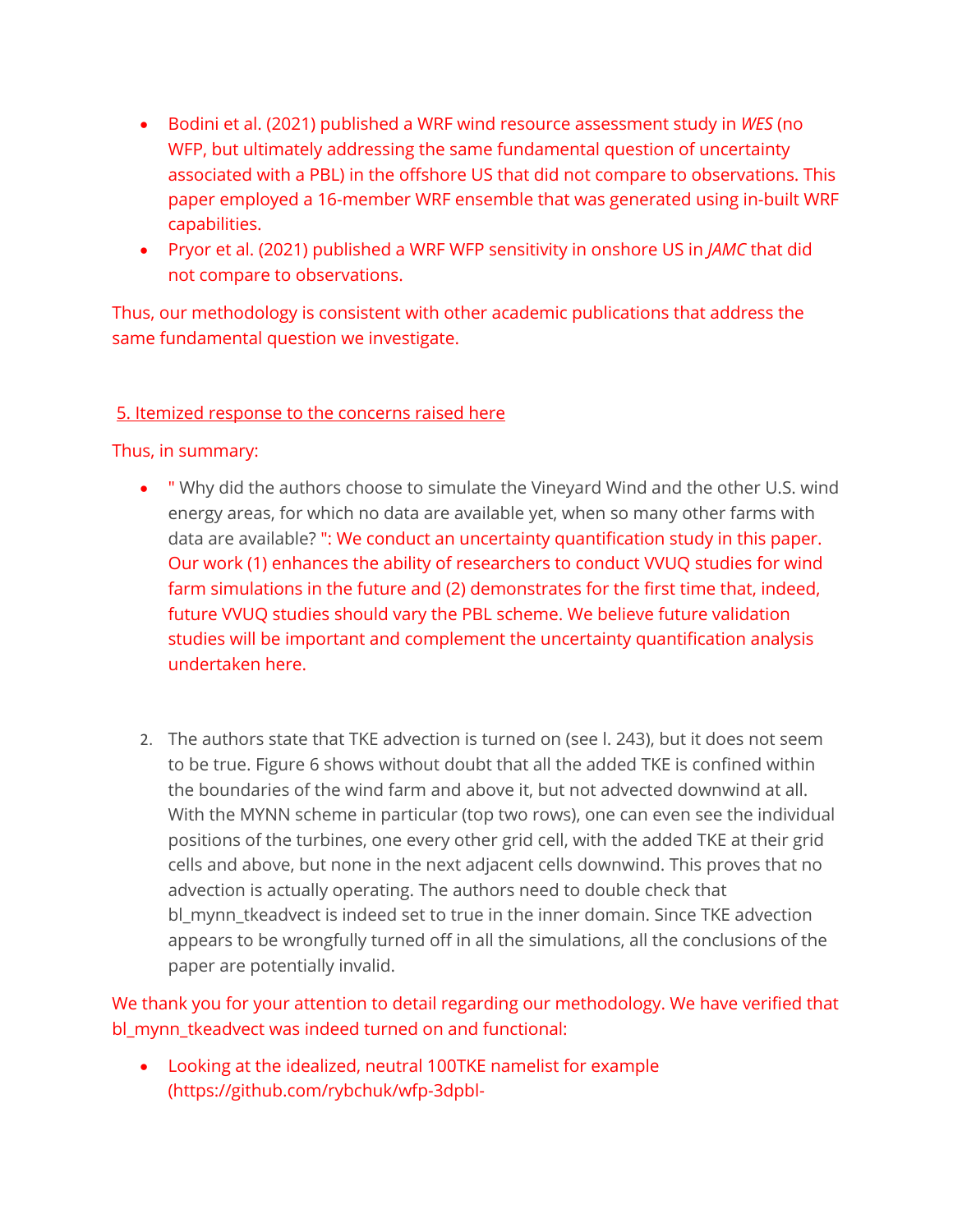sensitivity/blob/main/runs/idealized/neutral/mynn-tke/namelist.input), we verify that "bl\_mynn\_tkeadvect = .true., .true.,"

- We have verified that the WRF code modifications from Issue 1235 are in the version of WRF that we use
- While TKE quickly recovers downwind of the turbines at the rotor disk heights, TKE is advected downwind above the rotor disk, most clearly seen in Figure 6a,b,d,e
- The prognostic version of the NCAR 3DPBL (which we use in all our simulations) inherently advects TKE (independently of bl\_mynn\_tkeadvect). The fact that the MYNN and the 3DPBL produce similar TKE addition plots futher suppors that MYNN has TKE advection turned on
- Finally, to definitively illustrate that TKE advection was turned on in the simulations in the manuscript, we have run a supplemental MYNN idealized neutral simulation in which the TKE advection was turned off. Figure RF1a has TKE advection turned on, and TKE is visibly advected downwind. Figure RF1b has TKE advection turned off, and TKE remains within vertical columns.



Response Figure 1. A TKE side view of idealized neutral simulations for which TKE advection is turned on (a) and turned off (b).

Thus, we are confident that our simulations in the manuscript were run with TKE advection turned on.

Minor points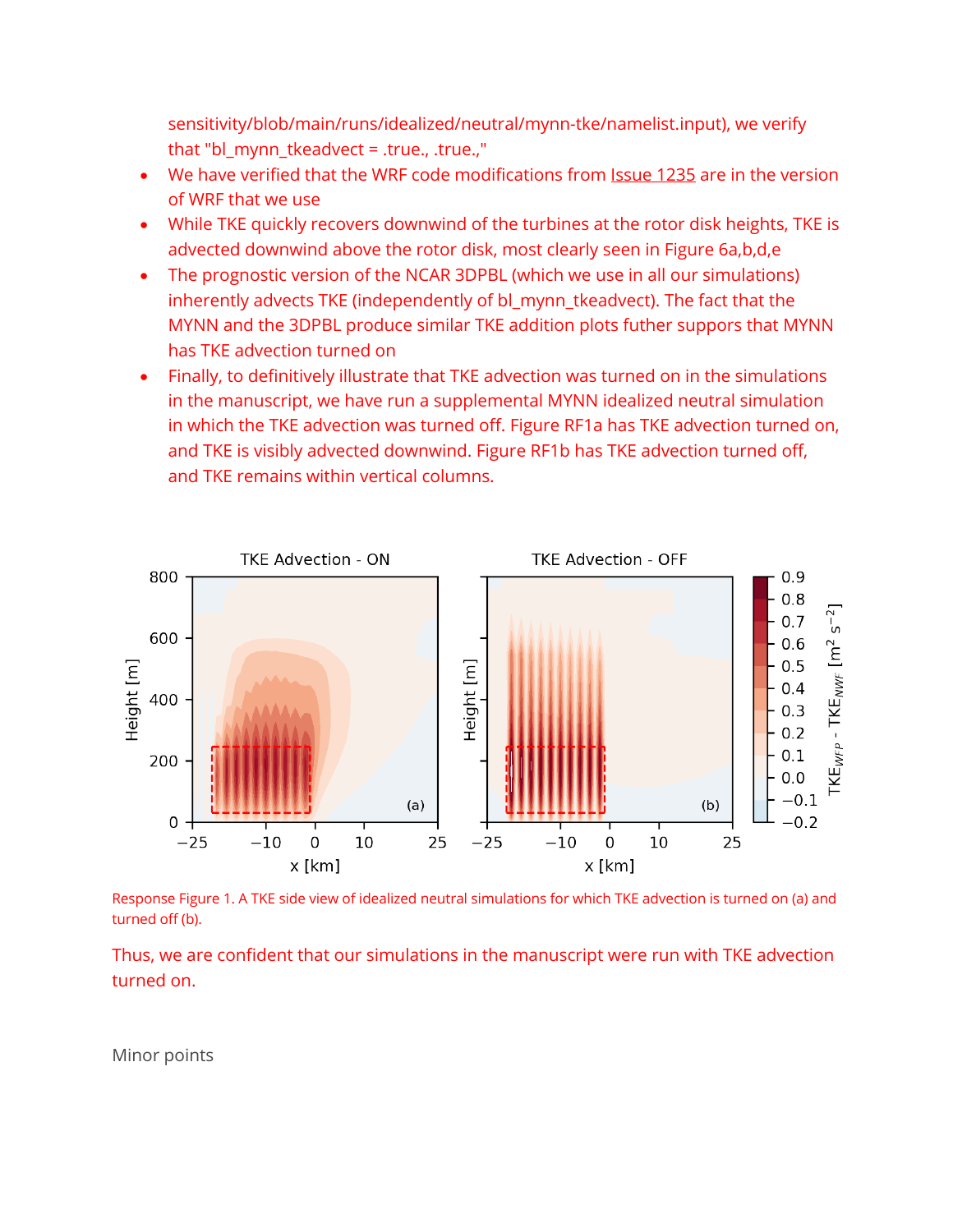1. 55: There is another wind farm parameterization for WRF in the literature: the hybrid model by Pan and Archer (2018).

We have updated the text to include a citation to Pan and Archer (2018) (L79).

2. 64 and 133 and 164: Missing citation "?"

## Thank you. We have corrected the missing citations.

3. 101: I think I know what you are trying to say, but it needs to be defined better because an external wake cannot be defined as a "distance". Also, here you suse 0.2 m/s as the threshold, but in the rest of the paper it seems to be 0.5 m/s (e.g., Figure 3 and 11, dashed blue line).

Following feedback from Reviewer 1, the literature review section has been removed.

While the text has been removed, we want to address the challenge of characterizing external wakes here, as this feedback is also brought up later. As the recent WFP literature review paper by Fischereit et al. (2021) states

"One challenge that we identified is that from our review there is no standardized or common definition of a recovery length behind a farm. Studies used for instance the efolding distance (Fitch et al. 2012), the location of 2% difference between a simulation with and without wind farms (Pryor et al. 2020) or the location where the wind speed has recovered to 95% of the freestream wind speed (Cañadillas et al. 2020). Due to this variety of different definitions, it is difficult to compare wake lengths across studies quantitatively."

Each of these studies selects a definition of an external wake that is reasonable for the question they are studying. In our analysis, we study wakes from large farms of large turbines. As such, we select three metrics: 1 m/s threshold, 0.5 m/s threshold, and the efolding distance because we expect large wakes. This is imperfect, but we also acknowledge this challenge that the field faces.

4. Table 1: the same label here is used to indicate three different runs. Please use unique labels for each run, like "S-NWF" for stable, "U-NWF" for unstable etc.

While it is entirely reasonable to label the idealized runs "S-NWF" and "U-NWF", it would not be reasonable to name the monthlong real run in a similar manner. Thus, for the sake of consistency between the ideal runs and the real runs, we retain the original label format.

5. 203: not OK to cite a manuscript in preparation, please remove Rosencrans et al.

We have removed the reference to Rosencrans et al.

6. 206: type for "pseudo"

We have corrected the typo, thank you for catching it.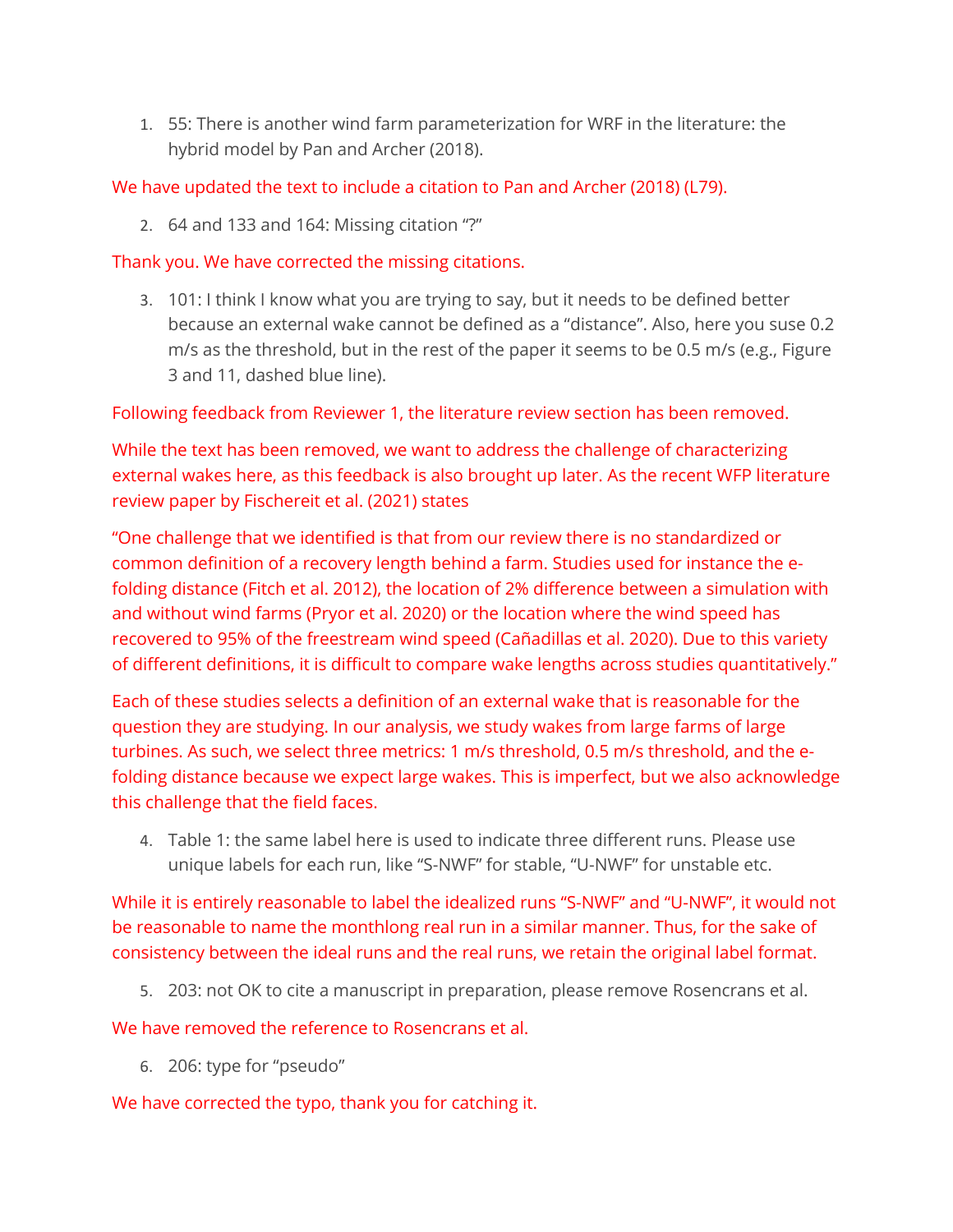7. 209: How many turbines are there in total? 25 perhaps?

There are 100 turbines in the idealized simulations, as denoted by "The second case (100TKE) includes a 10-by-10 grid turbines based on the of 12-MW International Energy Agency" (L186).

8. 322: Why 0.5 m/s deficit if 0.2 m/s was stated earlier?

As stated in response to Minor Comment 3, there is no standard for external wake characterization and 0.5 m/s threshold makes sense for the scale of problem we are studying.

9. 322: I cannot understand what the e-folding distance is. Please include an equation. To be honest, I do not even understand why this variable is even introduced, it does not add much, it is overly sensitive to the stability and choice of the scheme, and it is no longer used in the real simulations later. Consider dropping it since it does not add much.

The e-folding distance is a relative measure used to characterize external wakes. The metric was introduced in the original Wind Farm Parameterization paper (Fitch et al., 2012), and as our idealized simulations parallel much of the analysis in that paper, we feel that it is appropriate to include the metric. We provide a formula on how to calculate the metric: "we calculate the e-folding contour as 1/e times the average internal wake strength, or about 36% (Fitch et al., 2012)" (L289)

- 10. Figure 3: I am surprised that the maximum deficit possible is 1 m/s (note that the maximum deficit is 4 m/s in Figure 11). This must be the most efficient ideal wind farm ever designed. Why is the flow from the west-southwest? I would recommend using white for the range -0.25 – 0.25 m/s.
- The new, idealized offshore simulations show maximum deficits in excess of 2 m/s. The mid-Atlantic simulations show stronger deficits because (a) there are substantially more turbines (1418 in LEASE, 177 in VW-ONLY, and 100 in the idealized simulations) and (b) Vineyard Wind is longer with respect to the dominant wind direction, thus leading to stronger internal waking.
- The flow in the idealized simulations is from the west-southwest because of the combination of friction and the Coriolis effect. The same effect was observed in Fitch et al. (2012). We have updated the paper to mention this effect: "Wakes are rotated from the U-geostrophic wind due to the combination of friction and the Coriolis force." (Figure 4 caption).
- We retain the original colorbar values for the range –0.25 0.25 m s-1 so that the subtle but real acceleration in the stable idealized simulations is visualized.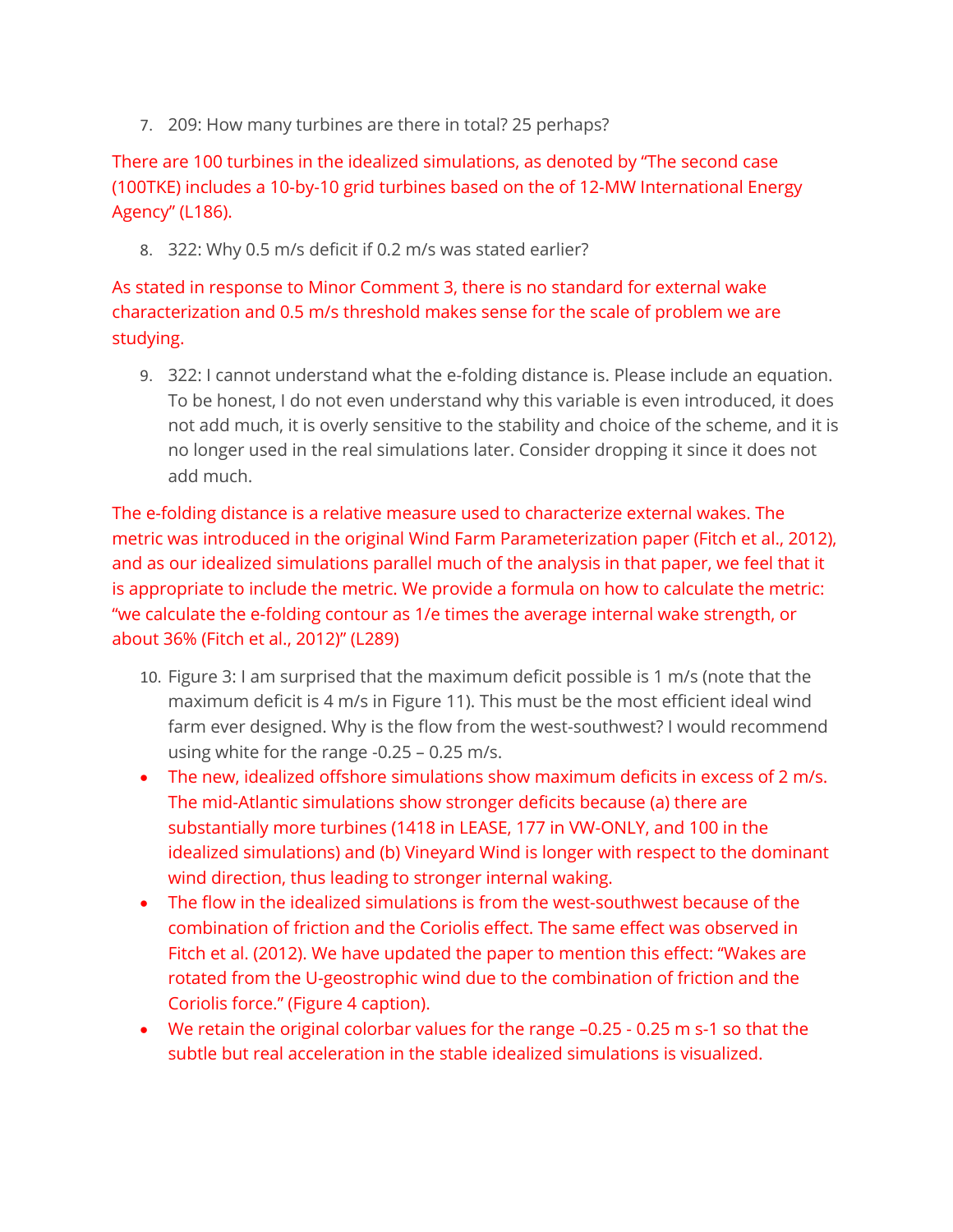11. 345-350: I find it **very** difficult to believe that the addition of TKE causes a longer wake. Also very confusing that the weird decrease in TKE in one specific case (Figure 6g) can be used to explain this general and counter-intuitive finding. To me this is another flag that suggests that advection of TKE was **not** turned on.

#### Please see our response to Major Comment 2 for analysis that demonstrates that TKE advection was turned on.

12. 384: not OK to cite a manuscript under review. Please remove Bodini et al.

Bodini et al. has been published during the review of this manuscript, and the reference has been updated accordingly.

13. 409: the authors themselves note that there is no advection of TKE! This is not a realistic result. Flag bl\_mynn\_tkeadvect must be true for TKE to be advected, at least with the MYNN scheme.

# We state that "tend[s] to not advect *far* downwind" (emphasis mine). Please see our response to Major Comment 2 for analysis that shows that TKE advection was turned on.

14. Figure 8: please use one color scheme! You can intervals that are variable to better emphasize features, but using two colorbars like that is not OK.

The updated idealized simulations all have similar hub-height wind speeds, and correspondingly, similar power production. Figure 8 now only uses one color scheme.

15. 476: Are these results with 0% TKE or 100% TKE? Why not 25% TKE as recommended?

These results are with 100% TKE. Thank you for noting that omission, and we have updated the Methods section to include that detail. "All wind plant simulations are run with α=1. While validation of this parameter is limited, we note that Larsen and Fischereit (2021) saw more accurate results in an offshore wake study with that value ( $\alpha$ =1) than the value of α=0.25 recommended by Archer et al. (2020)." (L232-234)

16. 484: define "centroid"

We have updated the text to read "we calculate average profiles at the middle ofVineyard Wind 1."

17. Figure 12: as in #14, not OK to have 4 colorbars.

Figures with multiple colorbars are employed within academic literature. For example, see Figure 3 in Pryor et al. (2020) and Figure 7 in Brugger et al. (2022).